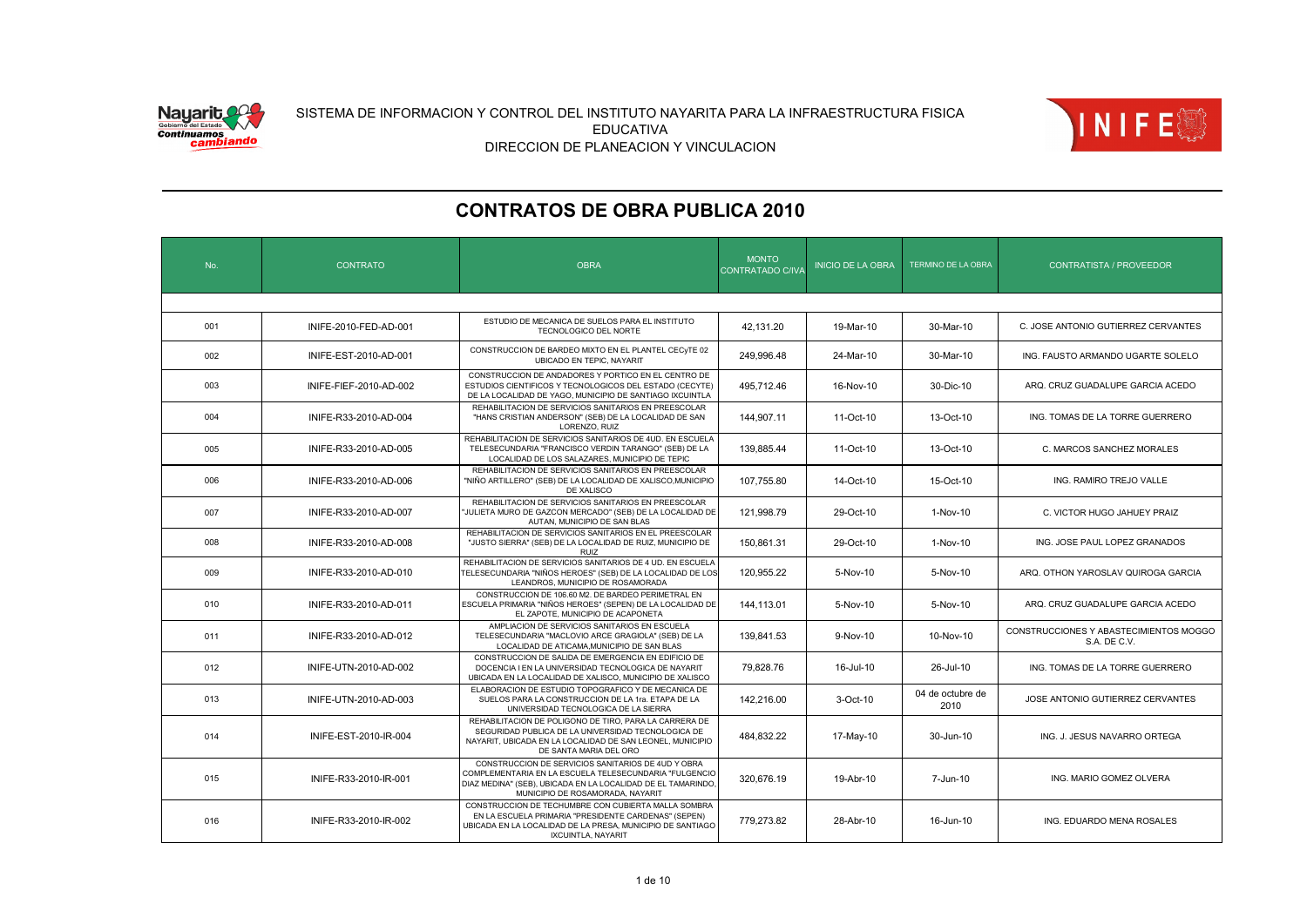



| No. | <b>CONTRATO</b>       | <b>OBRA</b>                                                                                                                                                                                                                 | <b>MONTO</b><br>CONTRATADO C/IVA | <b>INICIO DE LA OBRA</b> | TERMINO DE LA OBRA | <b>CONTRATISTA / PROVEEDOR</b>       |
|-----|-----------------------|-----------------------------------------------------------------------------------------------------------------------------------------------------------------------------------------------------------------------------|----------------------------------|--------------------------|--------------------|--------------------------------------|
|     |                       |                                                                                                                                                                                                                             |                                  |                          |                    |                                      |
| 017 | INIFE-R33-2010-IR-003 | CONSTRUCCION DE AULA, DIRECCION SERVICIOS SANITARIOS 6X8<br>M. OBRA COMPLEMENTARIA, ANDADOR Y SERCO PERIMETAL EN EL<br>PREESCOLAR "NUEVA CREACION" FRACCIONAMIENTO<br>REVOLUCION (SEPEN), DE LA LOCALIDAD DE TEPIC, NAYARIT | 1,072,530.97                     | 6-May-10                 | 19-Jul-10          | ING. JOSE ALEJANDRO RAMIREZ CARRILLO |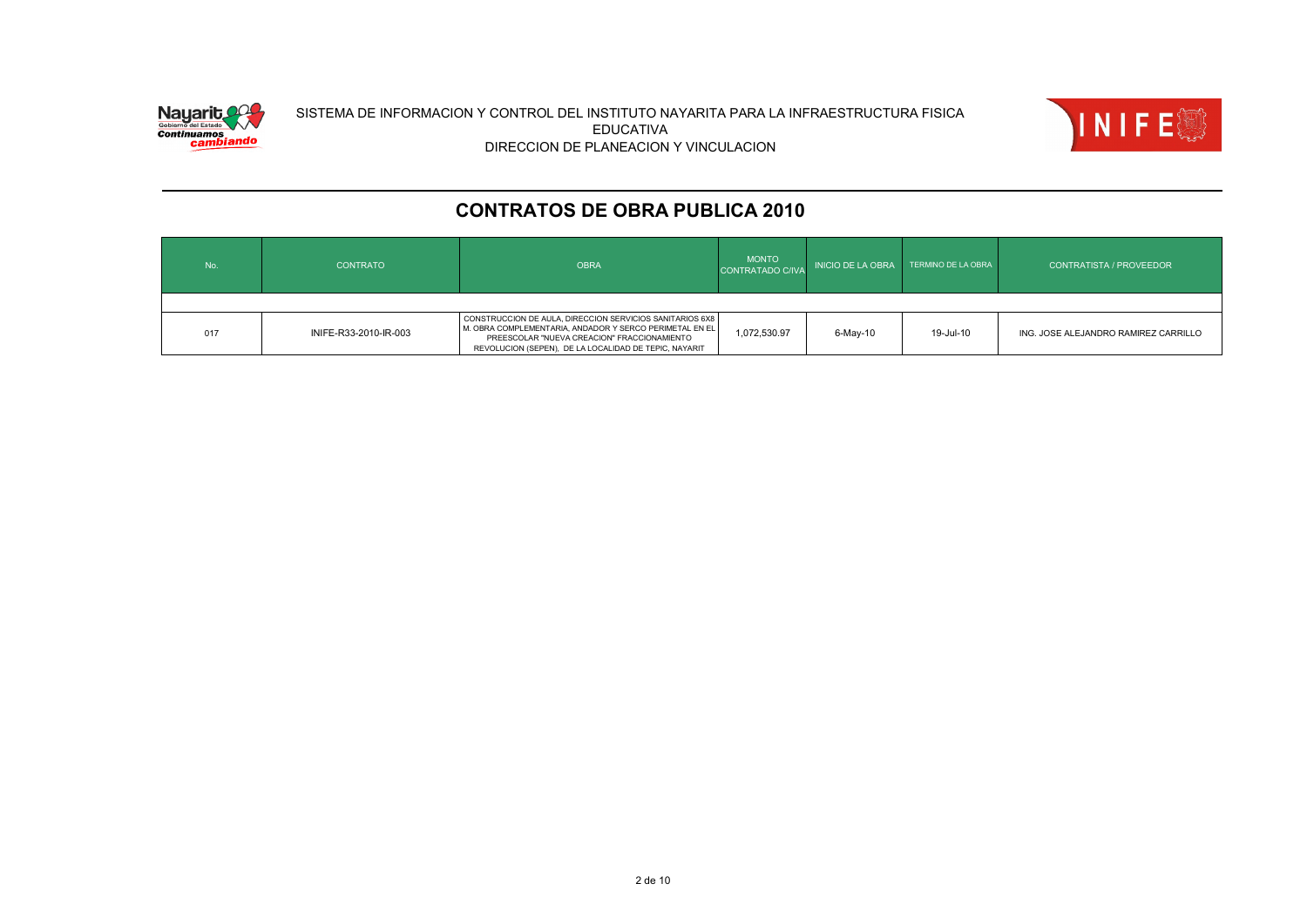



| No. | <b>CONTRATO</b>       | <b>OBRA</b>                                                                                                                                                                                                                                         | <b>MONTO</b><br>CONTRATADO C/IVA | <b>INICIO DE LA OBRA</b> | <b>TERMINO DE LA OBRA</b> | <b>CONTRATISTA / PROVEEDOR</b>             |
|-----|-----------------------|-----------------------------------------------------------------------------------------------------------------------------------------------------------------------------------------------------------------------------------------------------|----------------------------------|--------------------------|---------------------------|--------------------------------------------|
|     |                       |                                                                                                                                                                                                                                                     |                                  |                          |                           |                                            |
| 018 | INIFE-R33-2010-IR-005 | <u>ERMINACIÓN (CONSTRUCCIÓN) DE AULA DE USOS MULTIPLES DI</u><br>12X5.30 METROS EN PREESCOLAR "PROF. EVARISTA ROMERO<br>LUNA" COLONIA 1 DE MAYO (SEPEN) DE LA LOCALIDAD DE TEPIC,<br><b>NAVADIT</b>                                                 | 303.058.14                       | 12-Jul-10                | 25-Ago-10                 | C. ALEJANDRA RAMIREZ AGUADO                |
| 019 | INIFE-R33-2010-IR-006 | CONSTRUCCION DE SERVICIOS DE 8 U.D. EN ESTRUCTURA<br>REGIONAL 6.00 X 6.00 M. Y OBRA COMPLEMENTARIA EN ESCUELA<br>TELESECUNDARIA "JOSE MARIA MORELOS Y PAVON" (SEB) DE LA<br>LOCALIDAD DE BUENAVISTA (LAS PAREDES), MUNICIPIO DE<br><b>ACAPONETA</b> | 764,536.67                       | $2-Aqo-10$               | 30-Sep-10                 | ING. FAUSTINO GONZALEZ RAMOS               |
| 020 | INIFE-R33-2010-IR-007 | SUSTITUCIUN DE SERVICIUS SANITARIUS T UBR.<br>COMPLEMENTARIA EN ESCUELA TELESECUENDARIA "RAMONA<br>CECEÑA" (SEB) DE LA LOCALIDAD DE PROVIDENCIA, MUNICIPIO DE<br>HIJA IICORI                                                                        | 499,795.65                       | 2-Ago-10                 | 30-Sep-10                 | ING. JESUS ALFREDO PINTADO VARGAS          |
| 021 | INIFE-R33-2010-IR-008 | CONSTRUCCION DE SERVICIOS SANITARIOS DE 4UD Y OBRA<br>COMPLEMENTARIA EN LA ESCUELA TELESECUNDARIA "BENITO<br>JUAREZ" (SEB), UBICADA EN LA LOCALIDAD DE EL ROBLITO,<br>MUNICIPIO DE TECUALA, NAYARIT                                                 | 411.641.28                       | 26-Jul-10                | 13-Oct-10                 | ARQ. JOSE ISABEL PACHECO ROSALES           |
| 022 | INIFE-R33-2010-IR-009 | CONSTRUCCION DE TRES AULAS DIDACTICAS EN ESCUELA<br>SECUNDARIA TECNICA "ADOLFO LOPEZ MATEOS" (SEPEN) DE LA<br>LOCALIDAD DE MEZCALES, MUNICIPIO DE BAHIA DE BANDERAS                                                                                 | 1,647,018.77                     | $2-Ago-10$               | 30-Oct-10                 | DESARROLLO CONSTRUCTIVO DE NAYARIT         |
| 023 | INIFE-R33-2010-IR-010 | CONSTRUCCION DE SERVICIOS SANITARIOS DE 4 UNIDADES Y<br>OBRA COMPLEMENTARIA EN ESCUELA TELESECUNDARIA<br>"TIBURCIO CAMACHO MEJIA (SEB) DE LA LOCALIDAD DE LOS<br>MEDINA, DEL MUNICIPIO DE ROSAMORADA                                                | 330,867.86                       | $2-Aqo-10$               | 20-Sep-10                 | AR Y ASOCIADOS CONSTRUCCIONES S.A. DE C.V. |
| 024 | INIFE-R33-2010-IR-011 | CONSTRUCCION DE 1 AULA DIDACTICA ADOSADA DE 2 E.E. EN<br>ESTRUCTURA U2-C EN SEGUNDO NIVEL, EN LA SECUNDARIA<br>GENERAL "RAMON LOPEZ VELARDE" (SEPEN), EN LA LOCALIDAD DE<br>POZO DE IBARRA, MUNICIPIO DE SANTIAGO IXCUINTLA                         | 359,958.53                       | 13-Sep-10                | 11-Nov-10                 | ING. RAFAEL RIVAS MEJIA                    |
| 025 | INIFE-R33-2010-IR-012 | CONSTRUCCION DE UN AULA DIDACTICA EN ESTRUCTURA U-2C EN<br>LA ESCUELA SECUNDARIA "AMADO NERVO" FRACC. LAGOS DEL<br>CONTRY (SEB) DE LA LOCALIDAD DE TEPIC, MUNICIPIO DE TEPIC                                                                        | 371,396.28                       | 29-Sep-10                | 27-Nov-10                 | CONSTRUCTORA BRYKER'S S.A. DE C.V.         |
| 026 | INIFE-R33-2010-IR-013 | Construccion de un aula en estructura U-2C en escuela secundaria<br>"Eulogio Parra" (SEPEN) de la localidad de Ixtlan del Rio, municipio de<br>Ixtlan del Rio                                                                                       | 540,946.41                       | 27-Sep-10                | 14-Sep-10                 | CONSTRUCTORA MARALINE S. DE R.L. DE C.V.   |
| 027 | INIFE-R33-2010-IR-014 | CONSTRUCCION DE 2 AULAS DIDACTICAS EN ESTRUCTURA<br>REGIONAL DE 6X8 ADOSADAS EN LA ESCUELA TELESECUNDARIA<br>"MOISES AYALA ACOSTA" (SEB) DE LA LOCALIDAD DE SANTA<br>TERESA, MUNICIPIO DE EL NAYAR                                                  | 595.361.58                       | 29-Sep-10                | 27-Nov-10                 | ING. JOSE ALFREDO PINTADO VARGAS           |
| 028 | INIFE-R33-2010-IR-015 | REHABILITACION DE PISOS EN AULAS Y SUSTITUCION DE PUERTAS<br>Y VENTANAS EN ESCUELA PRIMARIA "PLAN DE AYALA" (SEB) DE LA<br>LOCALIDAD DE AHUACATLAN, MUNICIPIO DE AHUACATLAN                                                                         | 710,002.86                       | 4-Oct-10                 | 2-Dic-10                  | ARAM ZAZU EDIFICACIONES S. DE R.L. DE C.V. |
| 029 | INIFE-R33-2010-IR-017 | CONSTRUCCION DE DIRECCION-BODEGA EN ESCUELA<br>TELESECUNDARIA "TEQUEPEXPAN" (SEB) DE LA LOCALIDAD DE<br>SANTA MARIA DEL ORO, MUNICIPIO DE SANTA MARIA DEL ORO                                                                                       | 297,349.82                       | 7-Oct-10                 | 5-Dic-10                  | ING. SERGIO ARTURO MALDONADO GRADILLA      |
| 030 | INIFE-R33-2010-IR-018 | CONSTRUCCION DE UN AULA DIDACTICA ADOSADA EN<br>ESTRUCTURA REGIONAL 6X8 EN PREESCOLAR "FRANCISCO<br>GABILONDO SOLER" COLONIA EMILIO M. GONZALEZ (SEPEN) DE LA<br>LOCALIDAD DE TEPIC, MUNICIPIO DE TEPIC                                             | 300,864.05                       | 7-Oct-10                 | 5-Dic-10                  | C. ZULEMA OLAGUE TLAPANCO                  |
| 031 | INIFE-R33-2010-IR-020 | CONSTRUCCION DE AULA DIDACTICA ADOSADA DE 6X8 METROS EN<br>ESCUELA TELESECUNDARIA "FERNANDO MONTES DE OCA" (SEB)<br>DE LA LOCALIDAD DE RINCON DE GUAYABITOS, MUNICIPIO DE<br>COMPOSTELA                                                             | 278,000.00                       | 7-Oct-10                 | 5-Dic-10                  | ARQ. JOSE LUIS GONZALEZ MONTERO            |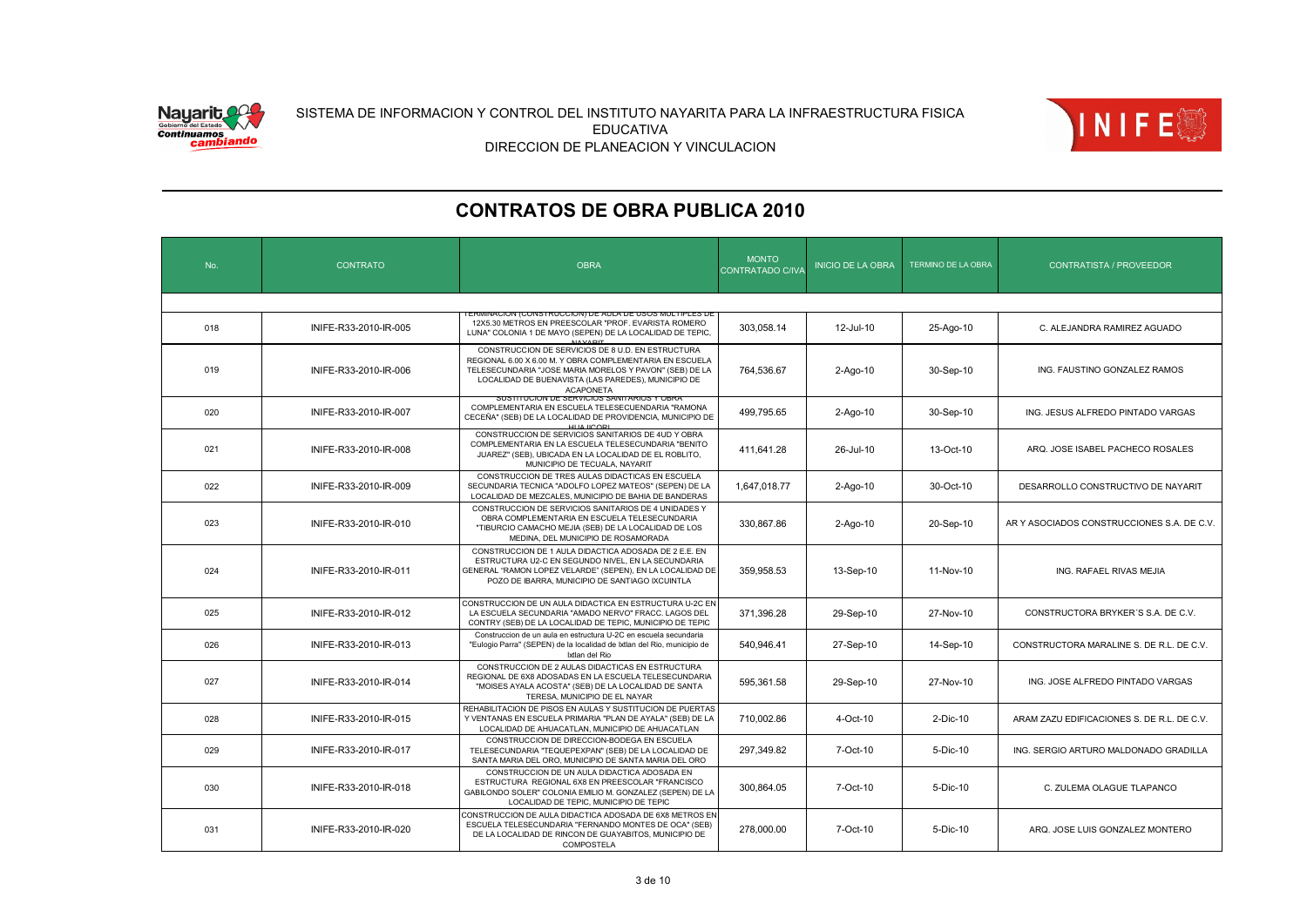

![](_page_3_Picture_2.jpeg)

| No. | <b>CONTRATO</b>       | <b>OBRA</b>                                                                                                                                                                                                                                    | <b>MONTO</b><br>CONTRATADO C/IVA | <b>INICIO DE LA OBRA</b> | TERMINO DE LA OBRA | <b>CONTRATISTA / PROVEEDOR</b>                      |
|-----|-----------------------|------------------------------------------------------------------------------------------------------------------------------------------------------------------------------------------------------------------------------------------------|----------------------------------|--------------------------|--------------------|-----------------------------------------------------|
|     |                       |                                                                                                                                                                                                                                                |                                  |                          |                    |                                                     |
| 032 | INIFE-R33-2010-IR-021 | CONSTRUCCION DE SERVICIOS SANITARIOS EN ESTRUCTURA 6X8<br>DE 12 UD ADOSADOS Y OBRA COMPLEMENTARIA EN ESCUELA<br>TELESECUNDARIA "MARTIN LOPEZ BELTRAN" (SEB) DE LA<br>LOCALIDAD DE EL RECODO, MUNICIPIO DE ACAPONETA                            | 681,899.30                       | 7-Oct-10                 | 5-Dic-10           | YURESA CONSTRUCCIONES Y CONSULTORES S.A.<br>DE C.V. |
| 033 | INIFE-R33-2010-IR-022 | CONSTRUCCION DE UN AULA ADOSADA DE 6X8 MTS EN<br>ESTRUCTURA REGIONAL EN PREESCOLAR "ALFONSO REYES"<br>(SEPEN) DE LA LOCALIDAD DE VALLE DE BANDERAS, MUNICIPIO DE<br><b>BAHIA DE BANDERAS</b>                                                   | 306.000.01                       | 11-Oct-10                | 4-Dic-10           | EDIFICACION ARQUITECTONICA Y CIVIL S.A. DE C.V.     |
| 034 | INIFE-R33-2010-IR-024 | CONSTRUCCION DE UN AULA DIDACTICA ADOSADA 6X8, EN LA<br>ESCUELA PRIMARIA "CUAUHTEMOC" (SEPEN) EN LA LOCALIDAD<br>TONDOROQUE, MUNICIPIO DE BAHIA DE BANDERAS                                                                                    | 316,600.01                       | 7-Oct-10                 | 30-Nov-10          | COORPORATIVO MITA S.A. DE C.V.                      |
| 035 | INIFE-R33-2010-IR-025 | CONSTRUCCION DE SERVICIOS SANITARIOS DE 4UD OBRA<br>COMPLEMENTARIA Y EXTERIOR EN ESCUELA TELESECUNDARIA<br>"LUIS DONALDO COLOSIO" (SEB) DE LA LOCALIDAD DE TECUITATA,<br>MUNICIPIO DE SAN BLAS                                                 | 285,103.95                       | 6-Oct-10                 | 19-Nov-10          | ING. HECTOR SILVA GONZALEZ                          |
| 036 | INIFE-R33-2010-IR-026 | REHABILITACION DE AULAS DIDACTICAS, BODEGA, PLAZA CIVICA Y<br>BAÑOS EN PREESCOLAR "CUAUHTEMOC" (SEB) DE LA LOCALIDAD<br>DE SANTIAGO IXCUINTLA, MUNICIPIO DE SANTIAGO IXCUINTLA                                                                 | 1.063.646.58                     | 11-Oct-10                | 19-Oct-10          | ING. MANUEL CORREA CERVANTES                        |
| 037 | INIFE-R33-2010-IR-027 | IMPERMEABILIZACION DE TECHOS EN PREESCOLAR "FEDERICO<br>FROEBEL" (SEB) DE LA LOCALIDAD DE XALISCO, MUNICIPIO DE<br><b>XALISCO</b>                                                                                                              | 520,809.11                       | 11-Oct-10                | 24-Nov-10          | C. SERGIO ENRIQUE VELASCO RIVERA                    |
| 038 | INIFE-R33-2010-IR-028 | CONSTRUCCION DE 1 AULA 6.00X8.00 AISLADA EN PREESCOLAR<br>"DECROLY" (SEB) DE LA LOCALIDAD DE RINCON DE GUAYABITOS,<br>MUNICIPIO DE COMPOSTELA                                                                                                  | 345,985.32                       | 11-Oct-10                | 9-Oct-10           | ING. RAUL VELASCO LOMELI                            |
| 039 | INIFE-R33-2010-IR-029 | CONSTRUCCION DE AULA DE MEDIOS ADOSADA DE 6X8 MTS. EN<br>ESCUELA TELESECUNDARIA "MARIA CANDELARIA ESTRADA" (SEB)<br>DE LA LOCALIDAD DE RANCHO NUEVO, MUNICIPIO DE SANTIAGO<br><b>IXCUINTLA</b>                                                 | 535.979.74                       | 13-Oct-10                | 11-Dic-10          | ING. ROBERTO DE LEON HERNANDEZ                      |
| 040 | INIFE-R33-2010-IR-030 | REHABILITACION DE 4 AULAS (AREA AFECTADA) EN ESCUELA<br>PRIMARIA "JUAN ESCUTIA" (SEB) DE LA LOCALIDAD DE SANTIAGO<br>IXCUINTLA, MUNICIPIO DE SANTIAGO IXCUINTLA                                                                                | 745,282.46                       | 13-Oct-10                | 11-Dic-10          | INOVACION CONSTRUCCIONES Y DISEÑO S.A. DE<br>C.V.   |
| 041 | INIFE-R33-2010-IR-031 | CONSTRUCCION DE SERVICIOS SANITARIOS DE 4 UD Y OBRA<br>COMPLEMENTARIA EN PREESCOLAR ENRIQUE REBSAMEN EN LA<br>LOCALIDAD DE MIRAMAR, MPIO. DE SAN BLAS.                                                                                         | 353,326.91                       | 13-Oct-10                | 1-Dic-10           | L.E. RAUL ROSAS OREGEL                              |
| 042 | INIFE-R33-2010-IR-032 | CONSTRUCCION DE UN AULA DIDACTICA 6X8 ESTRUCTURA<br>REGIONAL AISLADA EN ESCUELA TELESECUNDARIA "PRISCILIANO<br>RIVERA CAMACHO" (SEB), DE LA LOCALIDAD DE LA GUERRA (SANTA<br>ROSA DE ABAJO), MUNICIPIO DE EL NAYAR                             | 317,667.26                       | 13-Oct-10                | 11-Dic-10          | ING. VICTOR ARELLANO LOPEZ                          |
| 043 | INIFE-R33-2010-IR-033 | TERMINACION DE BARDEO EN LA ESCUELA TELESECUNDARIA<br>"MARCO FLORES LOPEZ (SEB) DE LA LOCALIDAD DE EL CORTE (EL<br>TUCHI), MUNICIPIO DE SANTIAGO IXCUINTLA                                                                                     | 765,980.96                       | 13-Oct-10                | 1-Oct-10           | ARQ. JUAN MANUEL MONTES GOMEZ                       |
| 044 | INIFE-R33-2010-IR-034 | REHABILITACION DE SERVICIOS SANITARIOS EN PREESCOLAR<br>"MUNDO DE PIAGET" (SEB) DE LA LOCALIDAD DE LAGUNA DEL MAR,<br>MUNICIPIO DE RUIZ                                                                                                        | 371,464.43                       | 13-Oct-10                | 1-Dic-10           | ING. JESUS NAVARRO ORTEGA                           |
| 045 | INIFE-R33-2010-IR-035 | REHABILITACION DE SERVICIOS SANITARIOS DE ESTRUCTURA<br>REGIONAL DE 6X6 MTS. Y OBRA COMPLEMENTARIA EN ESCUELA<br>TELESECUNDARIA "VALENTIN GOMEZ FARIAS" (SEB) DE LA<br>LOCALIDAD DE HERIBERTO JARA (LA HACIENDITA), MUNICIPIO DE<br>AHUACATLAN | 238,298.71                       | 15-Oct-10                | 6-Dic-10           | DESARROLLO E INGENIERIA STYF S.A. DE C.V.           |
| 046 | INIFE-R33-2010-IR-036 | REHABILITACION DE UN AULA Y SERVICIOS SANITARIOS EN<br>ESCUELA TELESECUNDARIA "FRANCISCO GONZALEZ BOCANEGRA<br>(SEB) DE LA LOCALIDAD DE SAN DIEGO DE ALCALA, MUNICIPIO DE<br><b>ACAPONETA</b>                                                  | 349.987.07                       | 15-Oct-10                | $6-Dic-10$         | C. LUIS ENRIQUE ZARAGOZA JIMENEZ                    |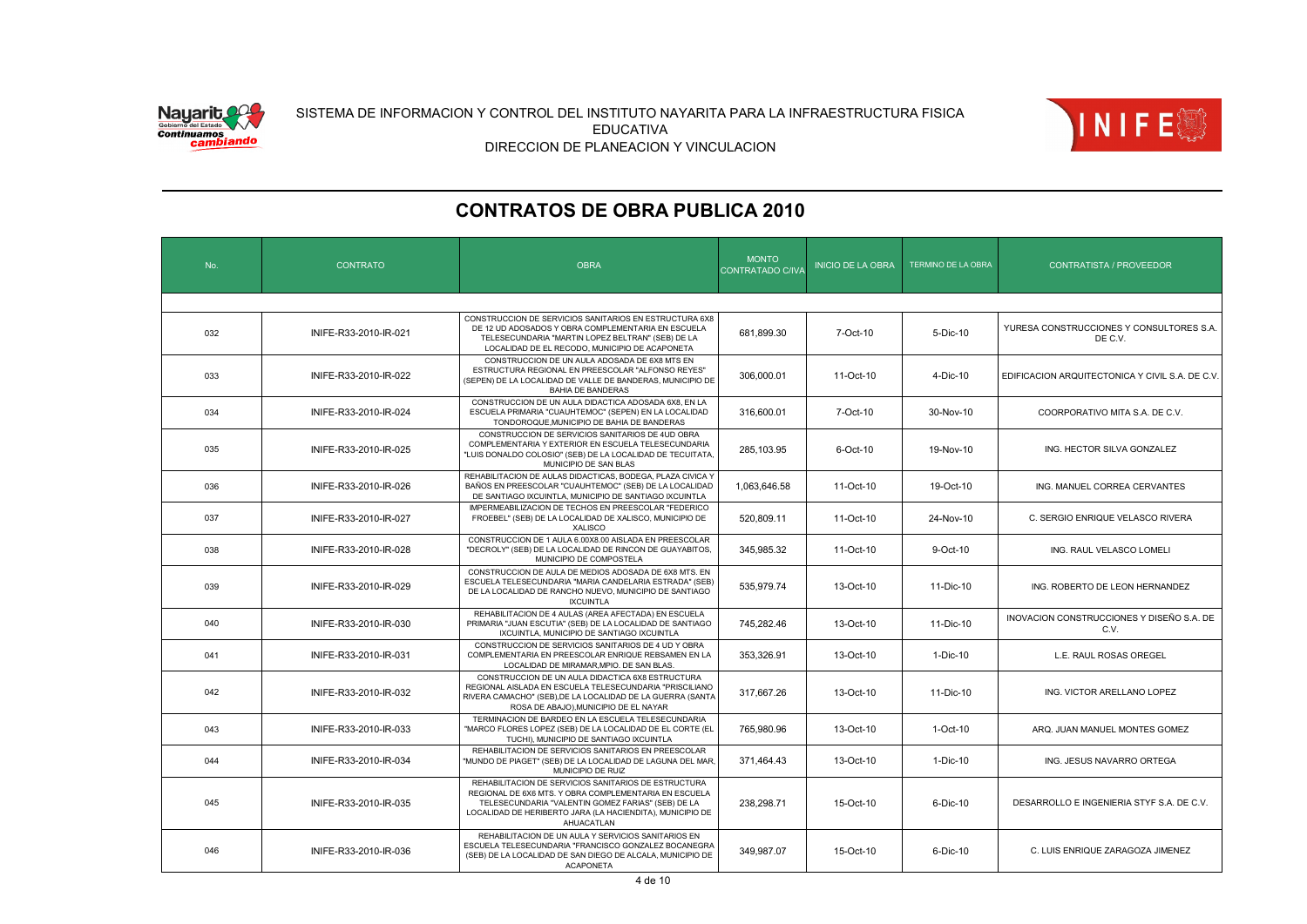![](_page_4_Picture_0.jpeg)

![](_page_4_Picture_2.jpeg)

| No. | <b>CONTRATO</b>       | <b>OBRA</b>                                                                                                                                                                                                                                                                                             | <b>MONTO</b><br>CONTRATADO C/IVA | <b>INICIO DE LA OBRA</b> | <b>TERMINO DE LA OBRA</b> | <b>CONTRATISTA / PROVEEDOR</b>                    |  |  |  |
|-----|-----------------------|---------------------------------------------------------------------------------------------------------------------------------------------------------------------------------------------------------------------------------------------------------------------------------------------------------|----------------------------------|--------------------------|---------------------------|---------------------------------------------------|--|--|--|
|     |                       |                                                                                                                                                                                                                                                                                                         |                                  |                          |                           |                                                   |  |  |  |
| 047 | INIFE-R33-2010-IR-037 | CONSTRUCCION DE BARDEO PERIMETRAL (75.22 ML.) EN LA<br>ESCUELA TELESECUNDARIA "MANUEL RODRIGUEZ RIVERA" (SEB)<br>DE LA LOCALIDAD DE SAN ANDRES, MUNICIPIO DE TEPIC                                                                                                                                      | 805.611.43                       | 15-Oct-10                | 13-Dic-10                 | DALI CONSTRUCCTORES Y CONSULTORES S.A. DE<br>C.V. |  |  |  |
| 048 | INIFE-R33-2010-IR-038 | SUSTITUCION DE TECHOS DE 2 AULAS, EN ESCUELA PRIMARIA "18<br>DE MARZO" (SEPEN) DE LA LOCALIDAD DE NAVARRETE, MUNICIPIO<br>DE SAN BLAS                                                                                                                                                                   | 387,814.68                       | 18-Oct-10                | 16-Dic-10                 | ING. CARLOS ABEL RODRIGUEZ ALCANTAR               |  |  |  |
| 049 | INIFE-R33-2010-IR-039 | CONSTRUCCION DE SERVICIOS SANITARIOS DE 4 UD, OBRA<br>COMPLEMENTARIA Y EXTERIOR EN ESCUELA TELESECUNDARIA<br>"FELIX CHAVEZ" (SEB) DE LA LOCALIDAD DE ROSARITO (EL<br>ROSARITO), MUNICIPIO DE ROSAMORADA                                                                                                 | 337,230.48                       | 1-Nov-10                 | 20-Dic-10                 | CONSTRUCTORA LOMAS DE CORTEZ S.A. DE C.V.         |  |  |  |
| 050 | INIFE-R33-2010-IR-040 | REHABILITACION DE UN AULA DIDACTICA Y SERVICIOS SANITARIOS<br>EN PREESCOLAR "ANTONIO CARRILLO LOZANO" (SEB) DE LA<br>LOCALIDAD DE CORDON DEL JILGUERO (EL CERRO), MUNICIPIO DE<br><b>RUIZ</b>                                                                                                           | 327.998.39                       | 1-Nov-10                 | 20-Dic-10                 | ING. FAUSTO ARMANDO UGARTE SOLELO                 |  |  |  |
| 051 | INIFE-R33-2010-IR-041 | CONSTRUCCION DE AULA ADOSADA DE 6X8 MTS EN PREESCOLAR<br>"BERTHA VON GLUMER" FRACC. CD. DEL VALLE (SEPEN) DE LA<br>LOCALIDAD DE TEPIC, MUNICIPIO DE TEPIC                                                                                                                                               | 316,978.35                       | 3-Nov-10                 | 22-Dic-10                 | L.E. RAUL ROSAS OREGEL                            |  |  |  |
| 052 | INIFE-R33-2010-IR-042 | SUSTITUCION DE TECHO DE UN AULA, CONSTRUCCION DE<br>SERVICIOS SANITARIOS Y OBRA COMPLEMENTARIA EN ESCUELA<br>TELESECUNDARIA "MANUEL RIVERA CAMACHO" (SEB) DE LA<br>LOCALIDAD DE SAN PABLO, MUNICIPIO DE EL NAYAR                                                                                        | 521.542.23                       | $3-Nov-10$               | 22-Dic-10                 | ING. JESUS ALFREDO PINTADO VARGAS                 |  |  |  |
| 053 | INIFE-R33-2010-IR-043 | CONSTRUCCION DE UN AULA DIDACTICA AISLADA EN PREESCOLAR<br>"SOR JUANA INES DE LA CRUZ" (SEPEN) DE LA LOCALIDAD DE<br>PUERTA AZUL, MUNICIPIO DE SANTIAGO IXCUINTLA                                                                                                                                       | 394,842.02                       | 3-Nov-10                 | 22-Dic-10                 | ING. DANIEL ALEJANDRO TORRES COVARRUBIAS          |  |  |  |
| 054 | INIFE-R33-2010-IR-044 | CONSTRUCCION DE SERVICIOS SANITARIOS DE 4 UD. OBRA<br>COMPLEMENTARIA Y OBRA EXTERIOR EN ESCUELA<br>TELESECUNDARIA "GIL HERRERA GONZALEZ" (SEB) DE LA<br>LOCALIDAD DE EL ARRAYAN, MUNICIPIO DE TECUALA                                                                                                   | 531,432.16                       | 3-Nov-10                 | 22-Dic-10                 | GRUPO LEYMAN S.A. DE C.V.                         |  |  |  |
| 055 | INIFE-R33-2010-IR-045 | SUSTITUCION DE 95.5 ML DE BARDEO PERIMETRAL EN ESCUELA<br>SECUNDARIA TECNICA No. 1 "JESUS ROMERO FLORES" COLONIA<br>MOCTEZUMA (SEPEN) DE LA LOCALIDAD DE TEPIC, MUNICIPIO DE<br><b>TEPIC</b>                                                                                                            | 470,376.51                       | 5-Nov-10                 | 19-Dic-10                 | ARQ, FERNANDO J, SANZHEZ ZATARAIN                 |  |  |  |
| 056 | INIFE-R33-2010-IR-046 | CONSTRUCCION DE AULA 6X8 EN LA TELESECUNDARIA "TATUTSI<br>WITSITEWARI" (SEB) DE LA LOCALIDAD DE SANTA<br>BARBARA, MUNICIPIO DE EL NAYAR                                                                                                                                                                 | 354,695.75                       | 5-Nov-10                 | 24-Dic-10                 | DILL ASOCIADOS S.A. DE C.V.                       |  |  |  |
| 057 | INIFE-R33-2010-IR-047 | IMPERMEABILIZACION DE EDIFICIO Y REHABILITACION DE SERVICIOS<br>SANITARIOS EN EL PREESCOLAR "ESTEFANIA CASTAÑEDA" (SEB)<br>DE LA LOCALIDAD DE SAN JUAN DE ABAJO, MUNICIPIO DE BAHIA DE<br><b>BANDERAS</b>                                                                                               | 435,569.75                       | 5-Nov-10                 | 24-Dic-10                 | ING. VALENTINA FERNANDEZ CASAS                    |  |  |  |
| 058 | INIFE-R33-2010-IR-048 | SUSTITUCION DE IMPERMEABILIZANTE EN ESCUELA SECUNDARIA<br>FEDERAL "MAXIMINO HERNADEZ ESCANIO" (SEPEN) COLONIA<br>AVIACION, DE LA LOCALIDAD DE TEPIC, MUNICIPIO DE TEPIC                                                                                                                                 | 611,773.33                       | 5-Nov-10                 | 24-Dic-10                 | ING. MARIO GOMEZ OLVERA                           |  |  |  |
| 059 | INIFE-R33-2010-IR-049 | CONSTRUCCION DE UN AULA DIDACTICA DE 6X8 EN PREESCOLAR<br>"ENRIQUE REBSAMEN" (SEPEN) DE LA LOCALIDAD COLONIA<br>AHUALAMO (EL AHULAMO), MUNICIPIO DE SANTA MARIA DEL ORO                                                                                                                                 | 362,561.24                       | 5-Nov-10                 | 24-Dic-10                 | ING. OSCAR PEÑA MARTINEZ                          |  |  |  |
| 060 | INIFE-R33-2010-IR-050 | CONSTRUCCION DE AULA Y PATIO CIVICO CON ESTRUCTURAS<br>(TABLEROS Y PORTERIA) TIPO CANCHA DE USOS<br>MULTIPLES.ANDADORES. REHABILITACION DE 2 AULAS Y<br>SANITARIOS EN ESCUELA TELESECUENDARIA "JOSEFA ORTIZ DE<br>DOMINGUEZ" (SEB) DE LA LOCALIDAD DE SAN DIEGO DEL NARANJO,<br>MUNICIPIO DE ROSAMORADA | 993,959.66                       | 5-Nov-10                 | 29-Dic-10                 | C. MARIA GUADALUPE DIAZ LEPE                      |  |  |  |
| 061 | INIFE-R33-2010-IR-051 | REHABILITACION DE UN AULA Y SERVICIOS SANITARIOS EN<br>ESCUELA TELESECUNDARIA "VICENTE GUERRERO" (SEB) DE LA<br>LOCALIDAD DE EL GUAMUCHILAR, MUNICIPIO DE HINAJICORI                                                                                                                                    | 335.912.66                       | 5-Nov-10                 | 24-Dic-10                 | H+H ARQUITECTOS S.A. DE C.V.                      |  |  |  |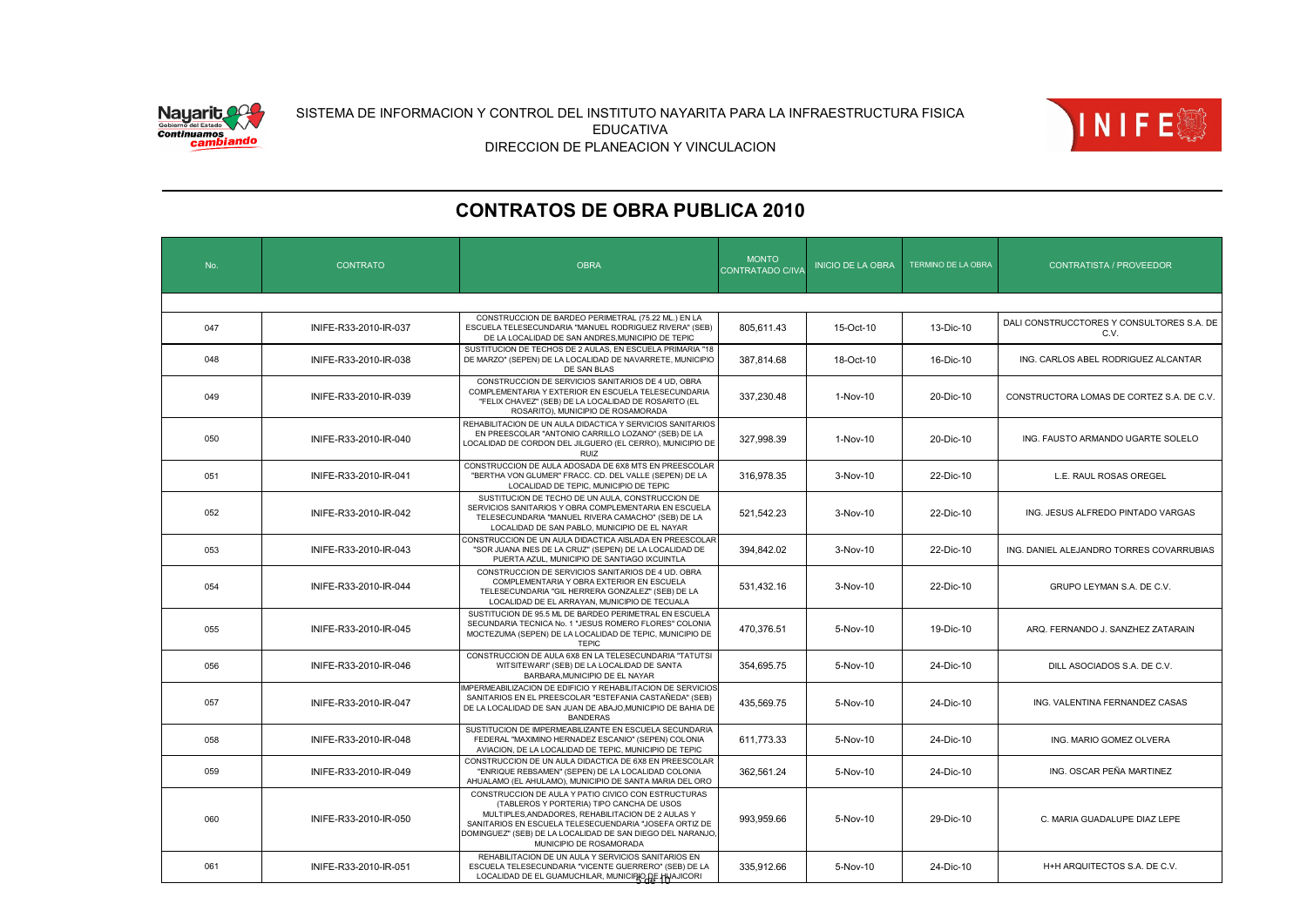![](_page_5_Picture_0.jpeg)

![](_page_5_Picture_2.jpeg)

| No. | <b>CONTRATO</b>          | <b>OBRA</b>                                                                                                                                                                                                                            | <b>MONTO</b><br>CONTRATADO C/IVA | <b>INICIO DE LA OBRA</b> | TERMINO DE LA OBRA | <b>CONTRATISTA / PROVEEDOR</b>              |  |  |  |  |
|-----|--------------------------|----------------------------------------------------------------------------------------------------------------------------------------------------------------------------------------------------------------------------------------|----------------------------------|--------------------------|--------------------|---------------------------------------------|--|--|--|--|
|     |                          |                                                                                                                                                                                                                                        |                                  |                          |                    |                                             |  |  |  |  |
| 062 | INIFE-R33-2010-IR-052    | REHABILITACION DE SERVICIOS SANITARIOS Y AULAS DIDACTICAS<br>EN ESCUELA TV. SECUNDARIA "DONATO ROSAS ZARATE" (SEB) DE<br>LA LOCALIDAD DEL EL MEZCAL, MUNICIPIO DE SANTIAGO IXCUINTLA                                                   | 289,215.97                       | 5-Nov-10                 | 24-Dic-10          | ING. CESAR GEOVANI RAMIREZ MONTAÑO          |  |  |  |  |
| 063 | INIFE-R33-2010-IR-053    | REHABILITACION DE UN AULA DIDACTICA EN ESCUELA PRIMARIA<br>"INDIO MARIANO" (SEB) DE LA LOCALIDAD DE LA HIGUERITA,<br>MUNICIPIO DE IXTLAN DEL RIO                                                                                       | 334,840.77                       | 5-Nov-10                 | 24-Dic-10          | ARQ. RICARDO VAZQUEZ CALVILLO               |  |  |  |  |
| 064 | INIFE-R33-2010-IR-054    | SUSTITUCION DE TECHOS EN DOS AULAS EN ESCUELA<br>TELESECUNDARIA "HAXI MANAKA" (SEB) DE LA LOCALIDAD DE MESA<br>DEL CAIMAN, MUNICIPIO DE EL NAYAR                                                                                       | 429,781.08                       | 1-Dic-10                 | 31-Dic-10          | ARQ. LEON ANTONIO SOLIS                     |  |  |  |  |
| 065 | INIFE-R33-2010-IR-055    | SUMINISTRO Y COLOCACION DE TRANSFORMADOR DE 75 KVA EN<br>ESCUELA PRIMARIA "EMILIANO ZAPATA" (SEB) DE LA LOCALIDAD DE<br>VILLA HIDALGO (EL NUEVO), MUNICIPIO DE SANTIAGO IXCUINTLA                                                      | 358,466.09                       | 10-Dic-10                | 31-Dic-10          | C. ALEJANDRA RAMIREZ AGUADO                 |  |  |  |  |
| 066 | INIFE-R33-2010-IR-056    | SUMINISTRO Y COLOCACION DE VITROPISO A SEIS AULAS UN<br>LABORATORIO Y UN AULA DE COMPUTO<br>EN TELESECUNDARIA "LAZARO LLANOS IGLESIAS" (SEB) DE LA<br>LOCALIDAD DE LA LIBERTAD,<br>MUNICIPIO DE SAN BLAS                               | 269,664.27                       | 10-Dic-10                | 31-Dic-10          | CONSTRUCTORA INUS S.A. DE C.V.              |  |  |  |  |
| 067 | INIFE-R33-2010-IR-057    | CONSTRUCCION DE UN AULA 6X8 METROS AISLADA EN LA ESCUELA<br>PRIMARIA "24 DE FEBRERO (SEPEN) DE LA LOCALIDAD DE EL<br>PORVENIR, MUNICIPIO DE BAHIA DE BANDERAS                                                                          | 379,771.58                       | 10-Dic-10                | 31-Dic-10          | ING. ALEJANDRO KAM ARREOLA                  |  |  |  |  |
| 068 | INIFE-2010-FED-LP-001    | CONSTRUCCIÓN DE UNIDAD MULTIFUNCIONAL DE TALLERES,<br>LABORATORIOS Y OBRA EXTERIOR, PRIMERA ETAPA, EN EL<br>INSTITUTO TECNOLÓGICO DEL SUR, UBICADO EN JALA, MUNICIPIO<br>DE JALA; NAYARIT                                              | 13,749,071.39                    | 25-Feb-10                | 24-Jun-10          | ING. JOSE GUADALUPE GARCIA GUTIERREZ        |  |  |  |  |
| 069 | INIFE-2010-FED-LP-002    | CONSTRUCCIÓN DE UNIDAD MULTIFUNCIONAL DE TALLERES Y<br>LABORATORIOS (PRIMERA ETAPA), OBRA EXTERIOR Y OBRA<br>COMPLEMENTARIA, EN EL INSTITUTO TECNOLÓGICO DEL NORTE.<br>UBICADO EN LA LOCALIDAD DE RUIZ, MUNICIPIO DE RUIZ; NAYARIT     | 14,500,245.06                    | 1-Jul-10                 | 27-Nov-10          | CAMPO LUGO CONSTRUCCIONES S.A. DE C.V.      |  |  |  |  |
| 070 | INIFE-FIEF-2010-LP-003   | CONSTRUCCIÓN DE 2 AULAS DE 2.5 E.E. EN SEGUNDA PLANTA Y<br>ESCALERAS TIPO PUENTE EN EL EDIFICIO ADMINISTRATIVO<br>EXISTENTE EN PLANTEL CECYTEN NO. 2 UBICADO EN LA COLONIA<br>JACARANDAS, DE LA LOCALIDAD DE TEPIC, MUNICIPIO DE TEPIC | 1,239,821.53                     | 6-Dic-10                 | 18-Dic-11          | ING. GERARDO PARTIDA MARMOLEJO              |  |  |  |  |
| 071 | INIFE-FIEF-2010-LP-004   | CONSTRUCCIÓN DE LABORATORIO DE IDIOMAS EN EL PLANTEL<br>ICATEN UBICADO EN LA LOCALIDAD DE TEPIC, MUNICIPIO DE TEPIC                                                                                                                    | 1,017,705.21                     | 6-Dic-10                 | 18-Dic-11          | EXKON EXPERTOS EN CONSTRUCCION S.A. DE C.V. |  |  |  |  |
| 072 | INIFE-FIEF-2010-LP-005   | CONSTRUCCIÓN DE TRES AULAS DE 2.5 E.E. EN EL PLANTEL<br>CECYTE NO. 7 DE LAS VARAS, MUNICIPIO DE COMPOSTELA                                                                                                                             | 1,376,115.74                     | 6-Dic-10                 | 18-Dic-11          | ING. JOSE MANUEL MORENO OLMEDO              |  |  |  |  |
| 073 | INIFE-FIEF-2010-LP-006   | CONSTRUCCIÓN DE SEGUNDA ETAPA DEL EDIFICIO B2 SEGUNDO<br>NIVEL DEL CONALEP DE LA LOCALIDAD DE MEZCALES, MUNICIPIO<br>DE BAHÍA DE BANDERAS                                                                                              | 2,280,669.18                     | 6-Dic-10                 | 5-Mar-11           | ING. JOSE GUADALUPE GARCIA ARMENTA          |  |  |  |  |
| 074 | INIFE-FIEF-2010-LP-007   | CONSTRUCCIÓN DE PRIMERA ETAPA DEL COLEGIO DE NACIONAL<br>DE EDUCACIÓN PROFESIONAL TÉCNICA (TERMINACIÓN), UBICADA<br>EN LA LOCALIDAD DE LA CANTERA, MUNICIPIO DE TEPIC; NAYARIT                                                         | 3,113,417.04                     | 5-Ene-11                 | 25-Mar-11          | ARQ. FERNANDO ERNESTO BAÑUELOS AHUMADA      |  |  |  |  |
| 075 | INIFE-R33-2010-LP-001    | REHABILITACION GENERAL DE EDIFICIO (PRIMERA ETAPA) EN LA<br>SECUNDARIA GENERAL "JUVENTINO ESPINOZA" COLONIA CENTRO<br>(SEPEN) DE TEPIC, MUNICIPIO DE TEPIC                                                                             | 3,272,639.93                     | 2-Ago-10                 | 29-Nov-10          | S.P.A.D. CONSTRUCTORA S.A. DE C.V.          |  |  |  |  |
| 076 | INIFE-R33-2010-LP-002-1  | CONSTRUCCION DE AULA COCINA AISLADA 6X8 MTS. EN PRIMARIA<br>"FRANCISCO VILLA" UBICADA EN LA COLONIA VENCEREMOS<br>(SEPEN) DE LA LOCALIDAD DE TEPIC, MUNICIPIO DE TEPIC                                                                 | 471,125.25                       | 26-Jul-10                | 19-Ago-10          | MEIDAT SISTEMAS CONSTRUCTIVOS S.A. DE C.V.  |  |  |  |  |
| 077 | INIFE-R33-2010-LP-002-10 | CONSTRUCCION DE AULA COCINA AISLADA DE 6X8 AISLADA EN<br>PRIMARIA "RICARDO FLORES MAGON" UBICADA EN LA COLONIA<br>PRIETO CRISPIN (SEPEN) DE LA LOCALIDAD DE TEPIC, MUNICIPIO DE<br><b>TEPIC</b>                                        | 464,293.77                       | 26-Jul-10                | 19-Ago-10          | MEIDAT SISTEMAS CONSTRUCTIVOS S.A. DE C.V.  |  |  |  |  |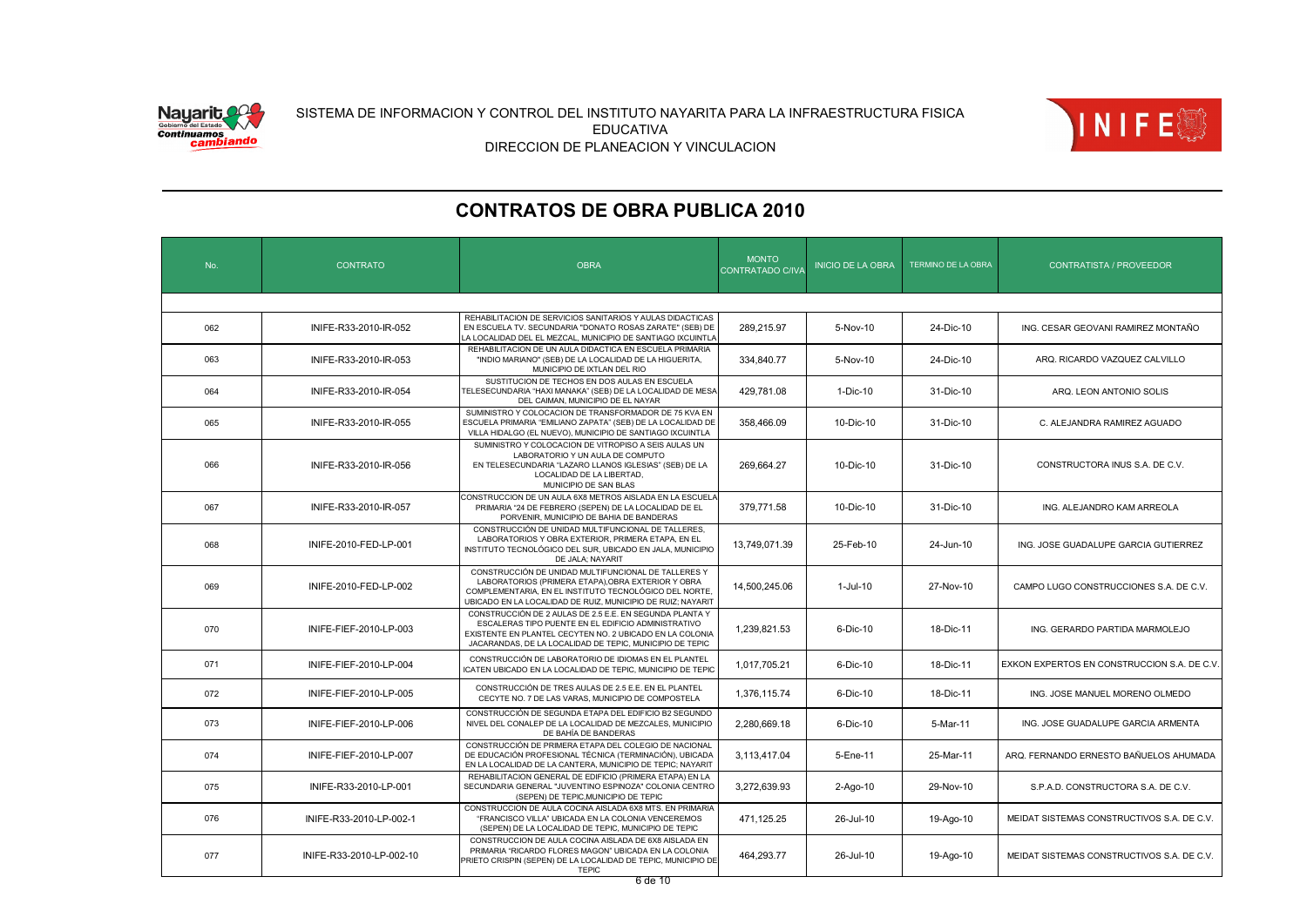![](_page_6_Picture_0.jpeg)

![](_page_6_Picture_2.jpeg)

|  | No. | <b>CONTRATO</b>         | <b>OBRA</b>                                                                                                                                                                                                                                                                                 | <b>MONTO</b><br>CONTRATADO C/IVA | <b>INICIO DE LA OBRA</b> | TERMINO DE LA OBRA | <b>CONTRATISTA / PROVEEDOR</b>             |  |  |  |
|--|-----|-------------------------|---------------------------------------------------------------------------------------------------------------------------------------------------------------------------------------------------------------------------------------------------------------------------------------------|----------------------------------|--------------------------|--------------------|--------------------------------------------|--|--|--|
|  |     |                         |                                                                                                                                                                                                                                                                                             |                                  |                          |                    |                                            |  |  |  |
|  | 078 | INIFE-R33-2010-LP-002-2 | CONSTRUCCION DE AULA COCINA AISLADA 6X8 MTS. EN PRIMARIA<br>"MANUEL LOZADA" (SEPEN) UBICADA EN LA LOCALIDAD DE SAN LUIS<br>DE LOZADA, MUNICIPIO DE TEPIC                                                                                                                                    | 451.301.87                       | 26-Jul-10                | 19-Ago-10          | MEIDAT SISTEMAS CONSTRUCTIVOS S.A. DE C.V. |  |  |  |
|  | 079 | INIFE-R33-2010-LP-002-3 | CONSTRUCCION DE AULA COCINA AISLADA 6X8 MTS. EN PRIMARIA<br>"IGNACIO ZARAGOZA" UBICADA EN LA COLONIA ZITACUA (SEPEN)<br>DE LA LOCALIDAD DE TEPIC, MUNICIPIO DE TEPIC                                                                                                                        | 509.583.43                       | 26-Jul-10                | 19-Ago-10          | MEIDAT SISTEMAS CONSTRUCTIVOS S.A. DE C.V. |  |  |  |
|  | 080 | INIFE-R33-2010-LP-002-4 | CONSTRUCCION DE AULA COCINA DE 6X8 AISLADA. EN PRIMARIA<br>"SALOME RAMIREZ MESA" UBICADA EN SANTIAGO DE POCHOTITAN<br>(SEPEN), MUNICIPIO DE TEPIC.                                                                                                                                          | 481.387.89                       | 26-Jul-10                | 19-Ago-10          | MEIDAT SISTEMAS CONSTRUCTIVOS S.A. DE C.V. |  |  |  |
|  | 081 | INIFE-R33-2010-LP-002-5 | CONSTRUCCION DE AULA COCINA DE 6X8 AISLADA, EN PRIMARIA<br>"BENITO JUAREZ" UBICADA EN LA LOCALIDAD DE BELLAVISTA<br>(SEPEN) MUNICIPIO DE TEPIC.                                                                                                                                             | 458.598.69                       | 26-Jul-10                | 19-Ago-10          | MEIDAT SISTEMAS CONSTRUCTIVOS S.A. DE C.V. |  |  |  |
|  | 082 | INIFE-R33-2010-LP-002-6 | CONSTRUCCION DE AULA COCINA DE 6X8 AISLADA EN PRIMARIA<br>"EMILIANO ZAPATA" UBICADA EN LA LICALIDAD DE LO DE LAMEDO<br>(SEPEN) MUNICIPIO DE TEPIC.                                                                                                                                          | 528.623.97                       | 26-Jul-10                | 19-Ago-10          | MEIDAT SISTEMAS CONSTRUCTIVOS S.A. DE C.V. |  |  |  |
|  | 083 | INIFE-R33-2010-LP-002-7 | CONSTRUCCION DE AULA COCINA AISLADA DE 6X8 EN PRIMARIA<br>'GONZALO ALEGRIA ARREDONDO" UBICADA EN LA COLONIA LOMAS<br>BONITAS (SEPEN) DE LA LOCALIDAD DE TEPIC, MUNICIPIO DE TEPIC                                                                                                           | 462.489.07                       | 26-Jul-10                | 19-Ago-10          | MEIDAT SISTEMAS CONSTRUCTIVOS S.A. DE C.V. |  |  |  |
|  | 084 | INIFE-R33-2010-LP-002-8 | CONSTRUCCION DE AULA COCINA 6X8 AISLADA EN PRIMARIA<br>"FRANCISCO I. MADERO" DE LA LOCALIDAD DE ZAPOTE DE<br>PICACHOS (SEPEN), MUNICIPIO DE TEPIC                                                                                                                                           | 515,251.56                       | 26-Jul-10                | 19-Ago-10          | MEIDAT SISTEMAS CONSTRUCTIVOS S.A. DE C.V. |  |  |  |
|  | 085 | INIFE-R33-2010-LP-002-9 | CONSTRUCCION DE AULA COCINA AISLADA 6X8 EN PREESCOLAR<br>"XOCHIMILCO" UBICADA EN LA COLONIA TIERRA Y LIBERTAD<br>(SEPEN) DE LA LOCALIDAD DE TEPIC, MUNICIPIO DE TEPIC                                                                                                                       | 537,133.36                       | 26-Jul-10                | 19-Ago-10          | MEIDAT SISTEMAS CONSTRUCTIVOS S.A. DE C.V. |  |  |  |
|  | 086 | INIFE-R33-2010-LP-003   | MPERMEABILIZACION DE UN MODULO, REHABILITACION DE MUROS<br>SUSTITUCION DE CANCELERIA DE 10 AULAS, Y PUERTAS DE 15<br>AULAS EN SECUNDARIA TECNICA "ENRIQUE RAMIREZ Y RAMIREZ"<br>UBICADA EN LA COLONIA MORELOS (SEPEN) DE LA LOCALIDAD DE<br>TEPIC, MUNICIPIO DE TEPIC.                      | 2.323.252.32                     | 9-Ago-10                 | 22-Oct-10          | ING. VALENTINA FERNANDEZ CASAS             |  |  |  |
|  | 087 | INIFE-R33-2010-LP-004   | SUSTITUCION DE MODULO DE 10 E.E. EN ESCUELA SECUNDARIA<br>GENERAL "PRESIDENTE LAZARO CARDENAS" UBICADA EN LA<br>COLONIA SANTA TERESITA (SEPEN) DE LA LOCALIDAD DE TEPIC,<br>MUNICIPIO DE TEPIC.                                                                                             | 2,584,908.27                     | 9-Ago-10                 | 6-Dic-10           | ING. FRANCISCO LIZARRAGA MONTERO           |  |  |  |
|  | 088 | INIFE-R33-2010-LP-005   | CONSTRUCCION DE 3 AULAS REGIONALES 6X8 MTS, SERVICIOS<br>SANITARIOS DE 12 UD, OBRA COMPLEMENTARIA, DIRECCION-<br>BODEGA, PLAZA CIVICA Y BARDEO PERIMETRAL EN ESCUELA<br>PRIMARIA "NUEVA CRACION" UBICADA EN LA COLONIA SAN JUANITO<br>(SEPEN) DE LA LOCALIDAD DE TEPIC, MUNICIPIO DE TEPIC. | 2,195,052.08                     | 11-Ago-10                | 18-Nov-10          | E.S. CONSTRUCTOR S.A. DE C.V.              |  |  |  |
|  | 089 | INIFE-R33-2010-LP-006   | ELEVACION DE NIVELES EN 9 AULAS DIDACTICAS, DIRECCION,<br>SERVICIOS SANITARIOS DE 12 UD, PATIO CIVICO Y ANDADORES EN<br>ESCUELA PRIMARIA "SIMON DELGADO RAMIREZ" UBICADA EN<br>COLONIA LUCAS VALLARTA(SEPEN) DE LA LOCALIDAD DE TEPIC,<br>MUNICIPIO DE TEPIC                                | 3,266,449.48                     | 11-Ago-10                | 8-Dic-10           | ARQ. EDISA YENISEY SANCEN LUGO             |  |  |  |
|  | 090 | INIFE-R33-2010-LP-007   | CONSTRUCCION DE AULA DIDACTICA, DIRECCION, SERVICIOS<br>SANITARIOS, PLAZA CIVICA, OBRA COMPLEMENTARIA Y EXTERIOR<br>EN PREESCOLAR "XOCHIQUETZAL" UBICADA EN LA COLONIA 10 DE<br>MAYO (SEPEN) DE LA LOCALIDAD DE XALISCO, MUNICIPIO DE<br>XALISCO.                                           | 1,079,037.95                     | 16-Ago-10                | 29-Oct-10          | GABRIEL ANTONIO ORTIZ BORREGO              |  |  |  |
|  | 091 | INIFE-R33-2010-LP-008-1 | CONSTRUCCION DE AULA COCINA AISLADA 6X8 MTS. EN PRIMARIA<br>"LEYES DE REFORMA" UBICADA EN LA COLONIA MOCTEZUMA<br>(SEPEN) DE LA LOCALIDAD DE TEPIC, MUNICIPIO DE TEPIC                                                                                                                      | 490,951.42                       | 10-Ago-10                | 18-Sep-10          | MEIDAT SISTEMAS CONSTRUCTIVOS S.A. DE C.V. |  |  |  |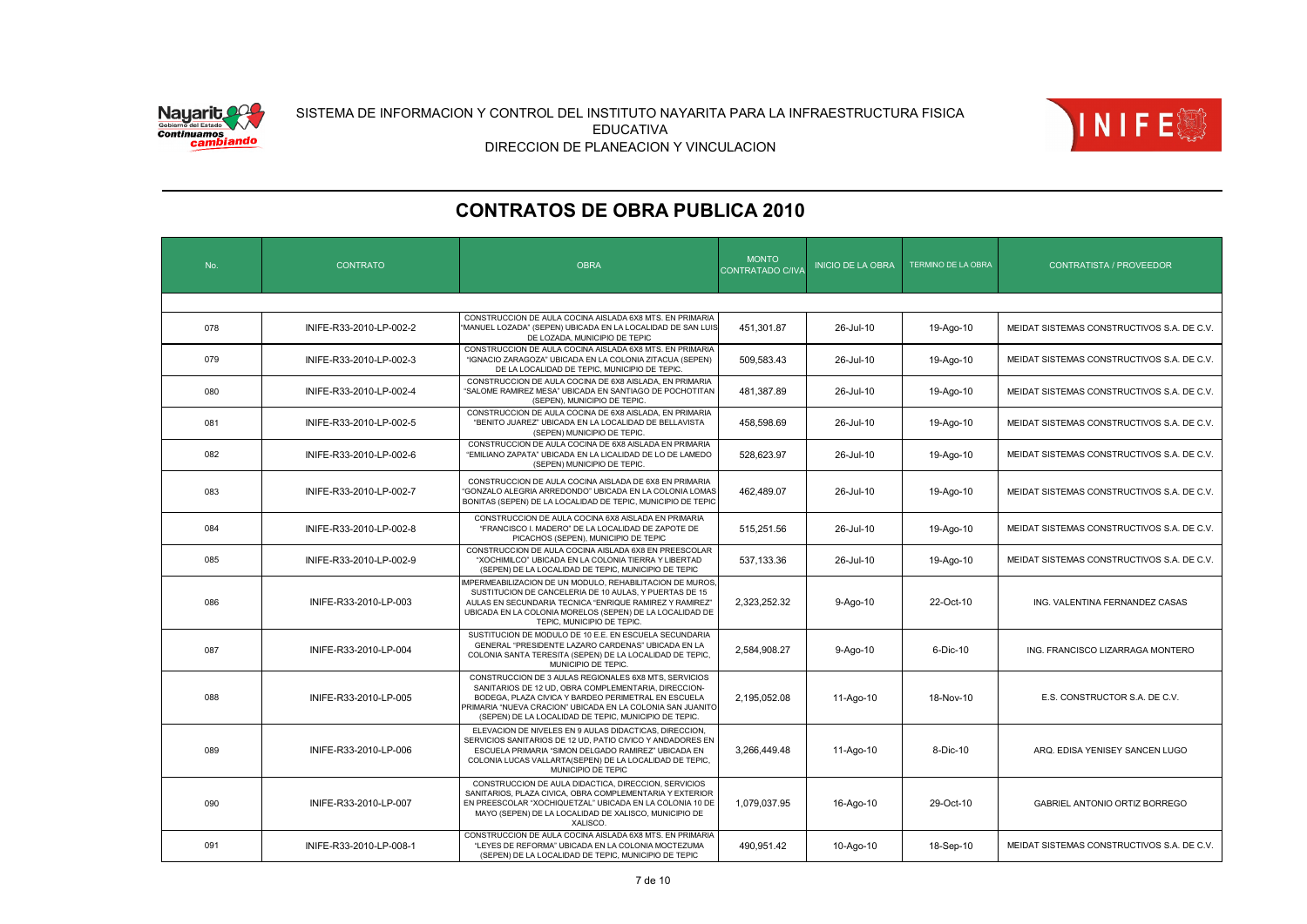![](_page_7_Picture_0.jpeg)

![](_page_7_Picture_2.jpeg)

| No. | <b>CONTRATO</b>          | <b>OBRA</b>                                                                                                                                                                   | <b>MONTO</b><br>CONTRATADO C/IV/ | <b>INICIO DE LA OBRA</b> | TERMINO DE LA OBRA | <b>CONTRATISTA / PROVEEDOR</b>             |  |
|-----|--------------------------|-------------------------------------------------------------------------------------------------------------------------------------------------------------------------------|----------------------------------|--------------------------|--------------------|--------------------------------------------|--|
|     |                          |                                                                                                                                                                               |                                  |                          |                    |                                            |  |
| 092 | INIFE-R33-2010-LP-008-10 | CONSTRUCCION DE AULA COCINA AISLADA 6X8 MTS. EN<br>PREESCOLAR "JOSEFA ORTIZ DE DOMINGUEZ" (SEPEN) UBICADA EN<br>LA LOCALIDAD DE ATONALISCO, MUNICIPIO DE TEPIC                | 442,134.12                       | 10-Ago-10                | 18-Sep-10          | MEIDAT SISTEMAS CONSTRUCTIVOS S.A. DE C.V. |  |
| 093 | INIFE-R33-2010-LP-008-2  | CONSTRUCCION DE AULA COCINA AISLADA 6X8 MTS. EN PRIMARIA<br>"PABLO GALEANA" UBICADA EN LA COLONIA JARDINES DEL VALLE<br>(SEPEN) DE LA LOCALIDAD DE TEPIC, MUNICIPIO DE TEPIC  | 449.426.49                       | 10-Ago-10                | 18-Sep-10          | MEIDAT SISTEMAS CONSTRUCTIVOS S.A. DE C.V. |  |
| 094 | INIFE-R33-2010-LP-008-3  | CONSTRUCCION DE AULA COCINA AISLADA 6X8 MTS. EN<br>PREESCOLAR "ANAHUAC" UBICADA EN LA COLONIA JAZMINEZ<br>(SEPEN) DE LA LOCALIDAD DE TEPIC, MUNICIPIO DE TEPIC                | 441,156.53                       | 10-Ago-10                | 18-Sep-10          | MEIDAT SISTEMAS CONSTRUCTIVOS S.A. DE C.V. |  |
| 095 | INIFE-R33-2010-LP-008-4  | CONSTRUCCION DE AULA COCINA AISLADA 6X8 MTS. EN PRIMARIA<br>"LA CORREGIDORA" (SEPEN) UBICADA EN LA LOCALIDAD DE SAN<br>CAYETANO, MUNICIPIO DE TEPIC                           | 438,135.27                       | 10-Ago-10                | 18-Sep-10          | MEIDAT SISTEMAS CONSTRUCTIVOS S.A. DE C.V. |  |
| 096 | INIFE-R33-2010-LP-008-5  | CIN DE AULA COGINA AIOLADA 0A0 IVITO<br>"SEVERIANO OCEGUEDA PEÑA" UBICADA EN LA COLONIA NUEVA<br>JERUSALEN (SEPEN) DE LA LOCALIDAD DE TEPIC, MUNICIPIO DE                     | 530, 147.25                      | 10-Ago-10                | 18-Sep-10          | MEIDAT SISTEMAS CONSTRUCTIVOS S.A. DE C.V. |  |
| 097 | INIFE-R33-2010-LP-008-6  | CONSTRUCCION DE AULA COCINA AISLADA 6X8 MTS. EN PRIMARIA<br>"IGNACIO ZARAGOZA" UBICADA EN LA COLONIA GOBERNADORES<br>(SEPEN) DE LA LOCALIDAD DE TEPIC, MUNICIPIO DE TEPIC     | 444,405.50                       | 10-Ago-10                | 18-Sep-10          | MEIDAT SISTEMAS CONSTRUCTIVOS S.A. DE C.V. |  |
| 098 | INIFE-R33-2010-LP-008-7  | CONSTRUCCION DE AULA COCINA AISLADA 6X8 MTS. EN PRIMARIA<br>"MARIO MORENO REYES" UBICADA EN LA COLONIA COMERCIANTES<br>(SEPEN) DE LA LOCALIDAD DE TEPIC, MUNICIPIO DE TEPIC   | 443,831.90                       | 10-Ago-10                | 18-Sep-10          | MEIDAT SISTEMAS CONSTRUCTIVOS S.A. DE C.V. |  |
| 099 | INIFE-R33-2010-LP-008-8  | CONSTRUCCION DE AULA COCINA AISLADA 6X8 MTS. EN PRIMARIA<br>'VICENTE GUERRERO" UBICADA EN LA COLONIA LA PEÑITA (SEPEN)<br>DE LA LOCALIDAD DE TEPIC, MUNICIPIO DE TEPIC        | 465,851.44                       | 10-Ago-10                | 18-Sep-10          | MEIDAT SISTEMAS CONSTRUCTIVOS S.A. DE C.V. |  |
| 100 | INIFE-R33-2010-LP-008-9  | CONSTRUCCION DE AULA COCINA AISLADA 6X8 MTS. EN PRIMARIA<br>"RAMON CORONA" UBICADA EN LA COLONIA SANTA FE (SEPEN) DE<br>LA LOCALIDAD DE TEPIC, MUNICIPIO DE TEPIC             | 536.092.69                       | 10-Ago-10                | 18-Sep-10          | MEIDAT SISTEMAS CONSTRUCTIVOS S.A. DE C.V. |  |
| 101 | INIFE-R33-2010-LP-009-1  | CONSTRUCCION DE AULA COCINA AISLADA 6X8 MTS. AISLADA EN<br>PRIMARIA RURAL FEDERAL "AMADO NERVO (SEPEN) UBICADA EN LA<br>LOCALIDAD DE MORA, MUNICIPIO DE TEPIC                 | 457.269.83                       | 18-Ago-10                | 26-Sep-10          | MEIDAT SISTEMAS CONSTRUCTIVOS S.A. DE C.V. |  |
| 102 | INIFE-R33-2010-LP-009-2  | CONSTRUCCION DE AULA COCINA AISLADA 6X8 MTS. AISLADA EN<br>PRIMARIA "EMILIANO ZAPATA" (SEPEN) UBICADA EN LA LOCALIDAD<br>DE EL REFUGIO, MUNICIPIO DE TEPIC                    | 471,947.24                       | 18-Ago-10                | 26-Sep-10          | MEIDAT SISTEMAS CONSTRUCTIVOS S.A. DE C.V. |  |
| 103 | INIFE-R33-2010-LP-009-3  | CONSTRUCCION DE AULA COCINA AISLADA 6X8 MTS. AISLADA EN<br>PRIMARIA "JAIME NUNO" (SEPEN) UBICADA EN LA LOCALIDAD DE EL<br>AGUACATE, MUNICIPIO DE TEPIC                        | 512,776.11                       | 18-Ago-10                | 26-Sep-10          | MEIDAT SISTEMAS CONSTRUCTIVOS S.A. DE C.V. |  |
| 104 | INIFE-R33-2010-LP-009-4  | CONSTRUCCION DE AULA COCINA AISLADA 6X8 MTS. AISLADA EN<br>PRIMARIA "ABRAHAM CASTELLANOS" COLONIA RODEO (SEPEN) DE<br>LA LOCALIDAD DE TEPIC, MUNICIPIO DE TEPIC               | 466,746.61                       | 18-Ago-10                | 26-Sep-10          | MEIDAT SISTEMAS CONSTRUCTIVOS S.A. DE C.V. |  |
| 105 | INIFE-R33-2010-LP-009-5  | CONSTRUCCION DE AULA COCINA AISLADA 6X8 MTS. AISLADA EN<br>PRIMARIA "HEROES DEL PUEBLO" COLONIA AMPLIACION TIERRA Y<br>LIBERTAD, DE LA LOCALIDAD DE TEPIC, MUNICIPIO DE TEPIC | 431,032.23                       | 18-Ago-10                | 26-Sep-10          | MEIDAT SISTEMAS CONSTRUCTIVOS S.A. DE C.V. |  |
| 106 | INIFE-R33-2010-LP-009-6  | CONSTRUCCION DE AULA COCINA AISLADA 6X8 MTS. AISLADA EN<br>PRIMARIA "CUAUHTEMOC" COLONIA EL TECOLOTE (SEPEN) DE LA<br>LOCALIDAD DE TEPIC, MINICIPIO DE TEPIC                  | 513,917.04                       | 18-Ago-10                | 26-Sep-10          | MEIDAT SISTEMAS CONSTRUCTIVOS S.A. DE C.V. |  |
| 107 | INIFE-R33-2010-LP-009-7  | CONSTRUCCION DE AULA COCINA AISLADA 6X8 MTS. AISLADA EN<br>PRIMARIA "SIMON DELGADO RAMIREZ" COLONIA LUCAS VALLARTA<br>(SEPEN) DE LA LOCALIDAD DE TEPIC, MUNICIPIO DE TEPIC    | 472,516.84                       | 18-Ago-10                | 26-Sep-10          | MEIDAT SISTEMAS CONSTRUCTIVOS S.A. DE C.V. |  |
| 108 | INIFE-R33-2010-LP-009-8  | CONSTRUCCION DE AULA COCINA AISLADA 6X8 MTS. AISLADA EN<br>PRIMARIA "PATRIA" COLONIA CAMINERA (SEPEN) DE LA LOCALIDAD<br>DE TEPIC, MUNICIPIO DE TEPIC                         | 458,204.99                       | 18-Ago-10                | 26-Sep-10          | MEIDAT SISTEMAS CONSTRUCTIVOS S.A. DE C.V. |  |
| 109 | INIFE-R33-2010-LP-009-9  | CONSTRUCCION DE AULA COCINA AISLADA 6X8 MTS. AISLADA EN<br>PREESCOLAR "MIGUEL DE CERVANTES" COLONIA 26 DE<br>SEPTIEMBRE, DE LA LOCALIDAD DE TEPIC, MUNICIRIO DE TEPIC         | 501.326.18                       | 18-Ago-10                | 26-Sep-10          | MEIDAT SISTEMAS CONSTRUCTIVOS S.A. DE C.V. |  |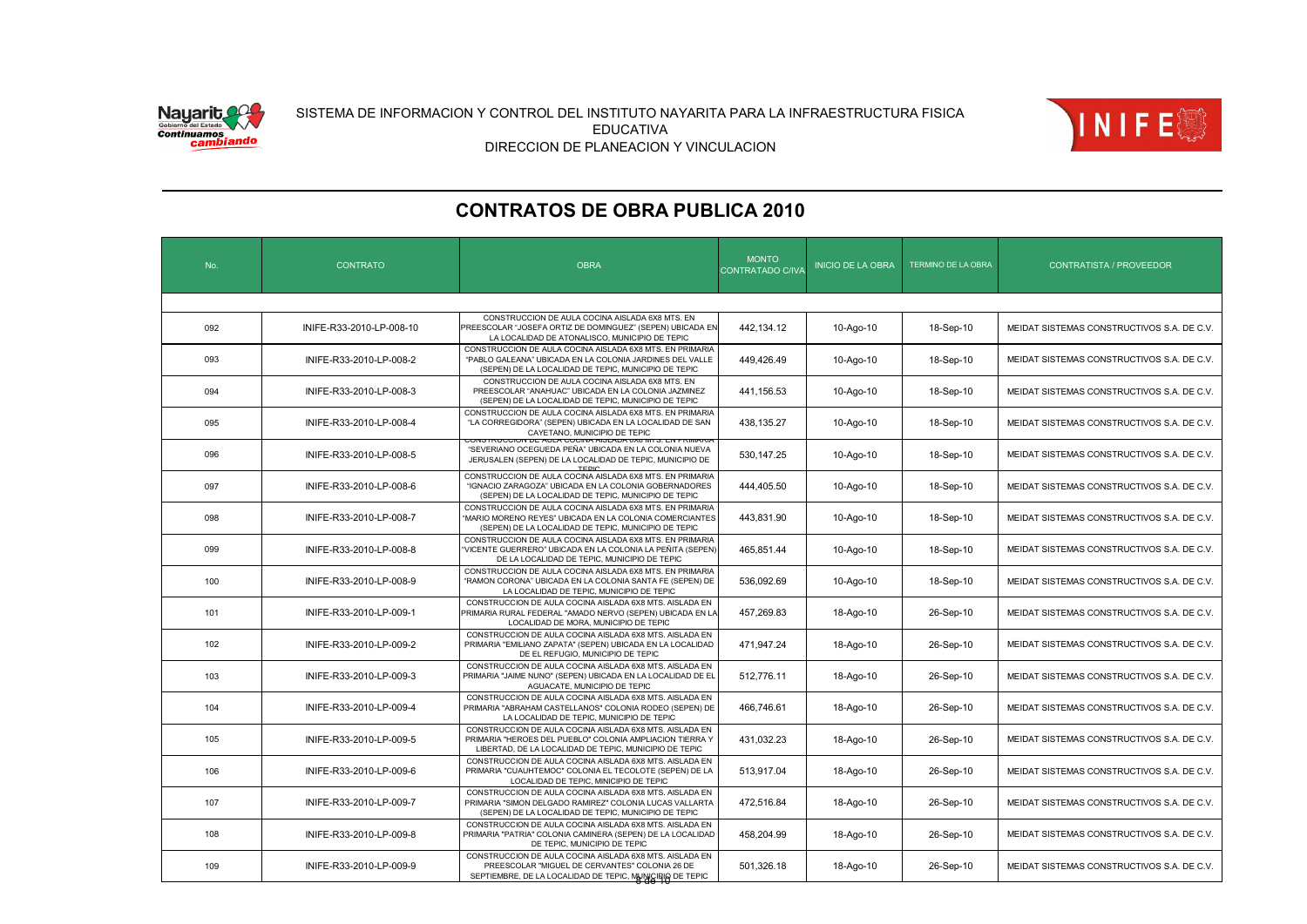![](_page_8_Picture_0.jpeg)

![](_page_8_Picture_2.jpeg)

| No. | <b>CONTRATO</b>          | <b>OBRA</b>                                                                                                                                                                                                                      | <b>MONTO</b><br>CONTRATADO C/IVA                                                               | <b>INICIO DE LA OBRA</b>                                                                                                                                                                                                                                                                                                                                                 | TERMINO DE LA OBRA | <b>CONTRATISTA / PROVEEDOR</b>                              |  |  |  |
|-----|--------------------------|----------------------------------------------------------------------------------------------------------------------------------------------------------------------------------------------------------------------------------|------------------------------------------------------------------------------------------------|--------------------------------------------------------------------------------------------------------------------------------------------------------------------------------------------------------------------------------------------------------------------------------------------------------------------------------------------------------------------------|--------------------|-------------------------------------------------------------|--|--|--|
|     |                          |                                                                                                                                                                                                                                  |                                                                                                |                                                                                                                                                                                                                                                                                                                                                                          |                    |                                                             |  |  |  |
| 110 | INIFE-R33-2010-LP-010-1  | CONSTRUCCION DE AULA-COCINA AISLADA DE 6X8 MTS. EN<br>PRIMARIA "RAUL E. DELGADO BARRIOS" (SEPEN) EN LA LOCALIDAD<br>DE IXTAPA DE LA CONCEPCION, MUNICIPIO DE COMPOSTELA                                                          | 483,865.75                                                                                     | 13-Sep-10                                                                                                                                                                                                                                                                                                                                                                | 22-Oct-10          | MEIDAT SISTEMAS CONSTRUCTIVOS S.A. DE C.V.                  |  |  |  |
| 111 | INIFE-R33-2010-LP-010-10 | CONSTRUCCION DE AULA-COCINA AISLADA DE 6X8 MTS. EN<br>TUXPAN, MUNICIPIO DE TUXPAN                                                                                                                                                | 466,909.49                                                                                     | 13-Sep-10                                                                                                                                                                                                                                                                                                                                                                | 22-Oct-10          | MEIDAT SISTEMAS CONSTRUCTIVOS S.A. DE C.V.                  |  |  |  |
| 112 | INIFE-R33-2010-LP-010-2  | H. BATALLON DE SAN BLAS (LA NORIA), MUNICIPIO DE RUIZ                                                                                                                                                                            | 457,760.52                                                                                     | 13-Sep-10                                                                                                                                                                                                                                                                                                                                                                | 22-Oct-10          | MEIDAT SISTEMAS CONSTRUCTIVOS S.A. DE C.V.                  |  |  |  |
| 113 | INIFE-R33-2010-LP-010-3  | CONSTRUCCION DE AULA-COCINA AISLADA DE 6X8 MTS. EN<br>PREESCOLAR "WEREME" COLONIA TIJUANITA (SEPEN) DE LA<br>LOCALIDAD DE RUIZ, MUNICIPIO DE RUIZ                                                                                | 493,289.81                                                                                     | 13-Sep-10                                                                                                                                                                                                                                                                                                                                                                | 22-Oct-10          | MEIDAT SISTEMAS CONSTRUCTIVOS S.A. DE C.V.                  |  |  |  |
| 114 | INIFE-R33-2010-LP-010-4  | CONSTRUCCION DE AULA-COCINA AISLADA DE 6X8 MTS. EN<br>PRIMARIA "RICARDO FLORES MAGON" (SEPEN) DE LA LOCALIDAD<br>DE LAURELES Y GONGORA (EL LIMON), MUNICIPIO DE SAN BLAS                                                         | 503,676.52                                                                                     | 13-Sep-10                                                                                                                                                                                                                                                                                                                                                                | 22-Oct-10          | MEIDAT SISTEMAS CONSTRUCTIVOS S.A. DE C.V.                  |  |  |  |
| 115 | INIFE-R33-2010-LP-010-5  | CONSTRUCCION DE AULA-COCINA AISLADA DE 6X8 MTS. EN<br>PRIMARIA "GILBERTO FLORES MUÑOZ" (SEPEN) DE LA LOCALIDAD<br>DE REFORMA AGRARIA (LA COLORADA), MUNICIPIO DE SAN BLAS                                                        | 496,479.51                                                                                     | 13-Sep-10                                                                                                                                                                                                                                                                                                                                                                | 22-Oct-10          | MEIDAT SISTEMAS CONSTRUCTIVOS S.A. DE C.V.                  |  |  |  |
| 116 | INIFE-R33-2010-LP-010-6  | CONSTRUCCION DE AULA-COCINA AISLADA DE 6X8 MTS. EN<br>CUEVAS, MUNICIPIO DE SANTA MARIA DEL ORO                                                                                                                                   | 498,137.80                                                                                     | 13-Sep-10                                                                                                                                                                                                                                                                                                                                                                | 22-Oct-10          | MEIDAT SISTEMAS CONSTRUCTIVOS S.A. DE C.V.                  |  |  |  |
| 117 | INIFE-R33-2010-LP-010-7  | CONSTRUCCION DE AULA-COCINA AISLADA DE 6X8 MTS. EN<br>BUCKINGHAN, MUNICIPIO DE SANTA MARIA DEL ORO                                                                                                                               | 485,018.97                                                                                     | 13-Sep-10                                                                                                                                                                                                                                                                                                                                                                | 22-Oct-10          | MEIDAT SISTEMAS CONSTRUCTIVOS S.A. DE C.V.                  |  |  |  |
| 118 | INIFE-R33-2010-LP-010-8  | CONSTRUCCION DE AULA-COCINA AISLADA DE 6X8 MTS. EN<br>PRIMARIA "MELCHOR OCAMPO" (SEPEN) DE LA LOCALIDAD DEL<br>JICOTE II. MUNICIPIO DE TEPIC                                                                                     | 449,263.27                                                                                     | 13-Sep-10                                                                                                                                                                                                                                                                                                                                                                | 22-Oct-10          | MEIDAT SISTEMAS CONSTRUCTIVOS S.A. DE C.V.                  |  |  |  |
| 119 | INIFE-R33-2010-LP-010-9  | SIMANCAS (SEPEN) DE LA LOCALIDAD DE TEPIC, MUNICIPIO DE                                                                                                                                                                          | 493.462.25                                                                                     | 13-Sep-10                                                                                                                                                                                                                                                                                                                                                                | 22-Oct-10          | MEIDAT SISTEMAS CONSTRUCTIVOS S.A. DE C.V.                  |  |  |  |
| 120 | INIFE-R33-2010-LP-015    | SUSTITUCION DE 4 AULAS Y SERVICIOS SANITARIOS EN<br>PREESCOLAR "IGNACIO ZARAGOZA" (SEPEN) DE LA LOCALIDAD DE<br>VALLE DE BANDERAS, MUNICIPIO DE BAHIA DE BANDERAS                                                                | 1,583,314.79                                                                                   | 4-Oct-10                                                                                                                                                                                                                                                                                                                                                                 | 12-Dic-10          | LEMAO GRUPO CONSTRUCTOR S.A. DE C.V.                        |  |  |  |
| 121 | INIFE-R33-2010-LP-016    | CONSTRUCCION DE AULA DE MEDIOS ESTRUCTURA REGIONAL 6X8<br>AISLADA EN ESCUELA TELESECUNDARIA "CENOVIO GARCIA LIZEMA"<br>(SEB) DE LA LOCALIDAD DE EL TIGRE, MUNICIPIO DE ACAPONETA                                                 | 677,439.06                                                                                     | 4-Oct-10                                                                                                                                                                                                                                                                                                                                                                 | 2-Dic-10           | DISEÑO ARQUITECTONICO Y CONSTRUCCIONES<br>ARCO S.A. DE C.V. |  |  |  |
| 122 | NIFE-R33-2010-LP-011     | CONSTRUCCION DE 3 AULAS DIDACTICAS, DIRECCION-BODEGA,<br>SANITARIOS 12 UD, PLAZA CIVICA, BARDEO PERIMETRAL Y<br>ANDADORES (PRIMERA ETAPA) EN ESCUELA PRIMARIA "CRISTOBAL<br>XALISCO, MUNICIPIO DE XALISCO                        | 4,910,326.02                                                                                   | 20-Sep-10                                                                                                                                                                                                                                                                                                                                                                | 18-Dic-10          | ARQ. FRANCISCO JESUS LOMELI OLIVA                           |  |  |  |
| 123 | NIFE-R33-2010-LP-012     | CONSTRUCCION DE TRES AULAS, DIRECCION-BODEGA,<br>SANITARIOS DE 10 UD. Y PLAZA CIVICA EN LA ESCUELA PRIMARIA<br>"NUEVA CREACION" EN EL FRACCIONAMIENTO CANTERAS DEL<br>NAYAR (SEPEN) DE LA LOCALIDAD DE TEPIC, MUNICIPIO DE TEPIC | 2,340,458.00                                                                                   | 20-Sep-10                                                                                                                                                                                                                                                                                                                                                                | 18-Dic-10          | CONSTRUCTORA LOPARSA S.A. DE C.V.                           |  |  |  |
| 124 | NIFE-R33-2010-LP-013-1   | CONSTRUCCION DE AULA-COCINA AISLADA DE 6X8 EN LA ESCUELA<br>PRIMARIA "DANIEL DELGADILLO" (SEPEN) DE LA LOCALIDAD DE<br>TRIGOMIL, MUNICIPIO DE XALISCO                                                                            | 559,938.77                                                                                     | 27-Sep-10                                                                                                                                                                                                                                                                                                                                                                | 5-Nov-10           | MEIDAT SISTEMAS CONSTRUCTIVOS S.A. DE C.V.                  |  |  |  |
| 125 | NIFE-R33-2010-LP-013-10  | CONSTRUCCION DE AULA-COCINA AISLADA DE 6X8 EN PRIMARIA<br>"ESTEBAN BACA CALDERON" (SEPEN) DE LA LOCALIDAD DE SANTA<br>MARIA DEL ORO, MUNICIPIO DE SANTA MARIA DEL ORO                                                            | 510,213.01                                                                                     | 27-Sep-10                                                                                                                                                                                                                                                                                                                                                                | 5-Nov-10           | MEIDAT SISTEMAS CONSTRUCTIVOS S.A. DE C.V.                  |  |  |  |
| 126 | NIFE-R33-2010-LP-013-11  | CONSTRUCCION DE AULA-COCINA AISLADA DE 6X8 EN<br>PREESCOLAR "FEDERICO FROEBEL" (SEPEN) DE LA LOCALIDAD<br>CINCO DE MAYO (EL CIRUELO), MUNICRIO DE TEPIC                                                                          | 509,041.70                                                                                     | 27-Sep-10                                                                                                                                                                                                                                                                                                                                                                | 5-Nov-10           | MEIDAT SISTEMAS CONSTRUCTIVOS S.A. DE C.V.                  |  |  |  |
|     |                          |                                                                                                                                                                                                                                  | CONSTRUCCION DE AULA-COCINA AISLADA DE 6X8 MTS. EN<br>CONO I NUCCION DE AULA-COGINA AIOLADA DE | PREESCOLAR "FEDERICO FROEBEL" (SEPEN) DE LA LOCALIDAD DE<br>PRIMARIA "ADOLFO LOPEZ MATEOS" (SEPEN) EN LA LOCALIDAD DE<br>PRIMARIA "IGNACIO ZARAGOZA" (SEPEN) DE LA LOCALIDAD DE LAS<br>PRIMARIA "VENUSTIANO CARRANZA" (SEPEN) DE LA LOCALIDAD DE<br>PRIMARIA "HEROES DE NACOZARI" UBICADA EN FRACCIONAMIENTO<br>COLON" FRACCIONAMIENTO CANOAS (SEPEN) DE LA LOCALIDAD DE |                    |                                                             |  |  |  |